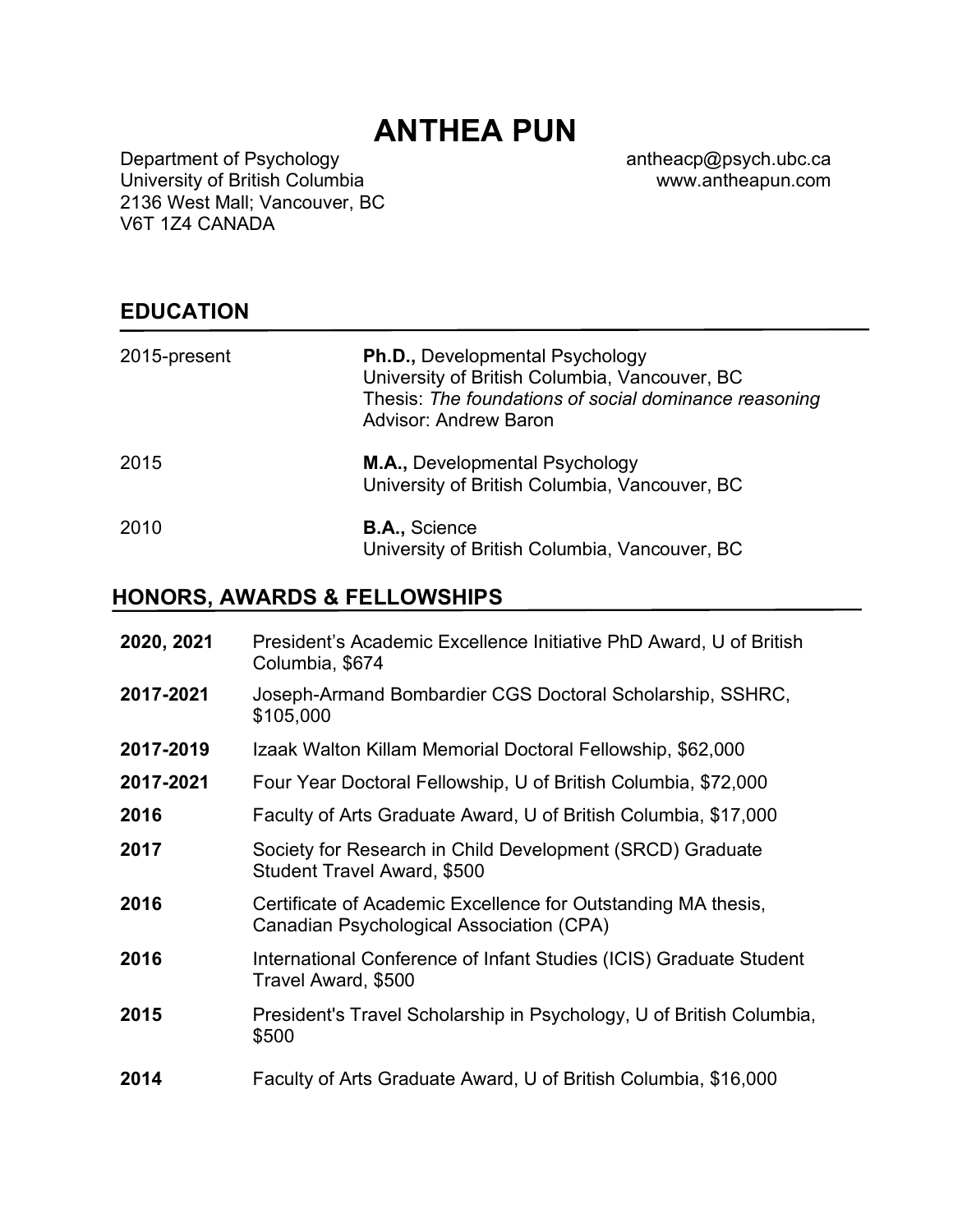# **REFEREED PUBLICATIONS**

**Pun, A**., Birch, S.A.J., & Baron, A.S. (accepted). Out of sight, out of mind: Infants' expectations of social dominance is contingent upon allies' ability to witness conflict. *Scientific Reports.* 

**Pun, A**., & Baron, A.S. (in press). Developmental antecedents of representing "group" behavior: A commentary on Pietraszewski's theory of groups. *Behavioral and Brain Sciences.*

**Pun, A**., Birch, S.A.J., & Baron, A.S. (2021). The power of allies: Infants' expectations of social obligations during intergroup conflict. *Cognition, 211,* https://doi.org/10.1016/j.cognition.2021.104630

Ferera, M., **Pun, A**., Baron, A. S., & Diesendruck, G. (2021). The effect of familiarity on infants' social categorization capacity. *Plos One*, *16*(3), https://doi.org/10.1371/journal.pone.0247710

Witkower, Z., Tracy, J. L., **Pun, A**., & Baron, A.S. (2021). Can children recognize bodily expressions of emotion? *Journal of Nonverbal Behavior, 45,* 505-518. https://doi.org/10.1007/s10919-021-00368-0

**Pun, A**., Ferera, M., Diesendruck, G., Hamlin, J.K. & Baron, A.S. (2018). Foundations of infants' social group evaluations. *Developmental Science. 21*(3), https://doi.org/10.1111/desc.12586

**Pun, A**., Birch, S. A., & Baron, A. S. (2017). Foundations of reasoning about social dominance. *Child Development Perspectives*, *11*(3), 155-160. https://doi.org/10.1111/cdep.12235

**Pun, A**., Birch, S.A.J., & Baron, A.S. (2016). Infants use relative numerical group size to infer social dominance. *Proceedings of the National Academy of Sciences, 113*(9), 2376-2381*.* www.pnas.org/cgi/doi/10.1073/pnas.1514879113

Baron, A.S., **Pun, A.,** & Dunham, Y. (2016). Developmental origins of social group preferences. In D. Barner and A.S. Baron (Eds.), Core Knowledge and Conceptual Change. New York. pp. 365-383. Oxford University Press: Oxford Series in Cognitive Development. https://doi.org/10.1093/acprof:oso/9780190467630.003.0020

# **MANUSCRIPTS IN PREPARATION**

**Pun, A**., Lai, J., Lee, J., Birch, S.A.J., & Baron, A.S. (in prep). Follow the leader: Young children's selective trust in dominant agents.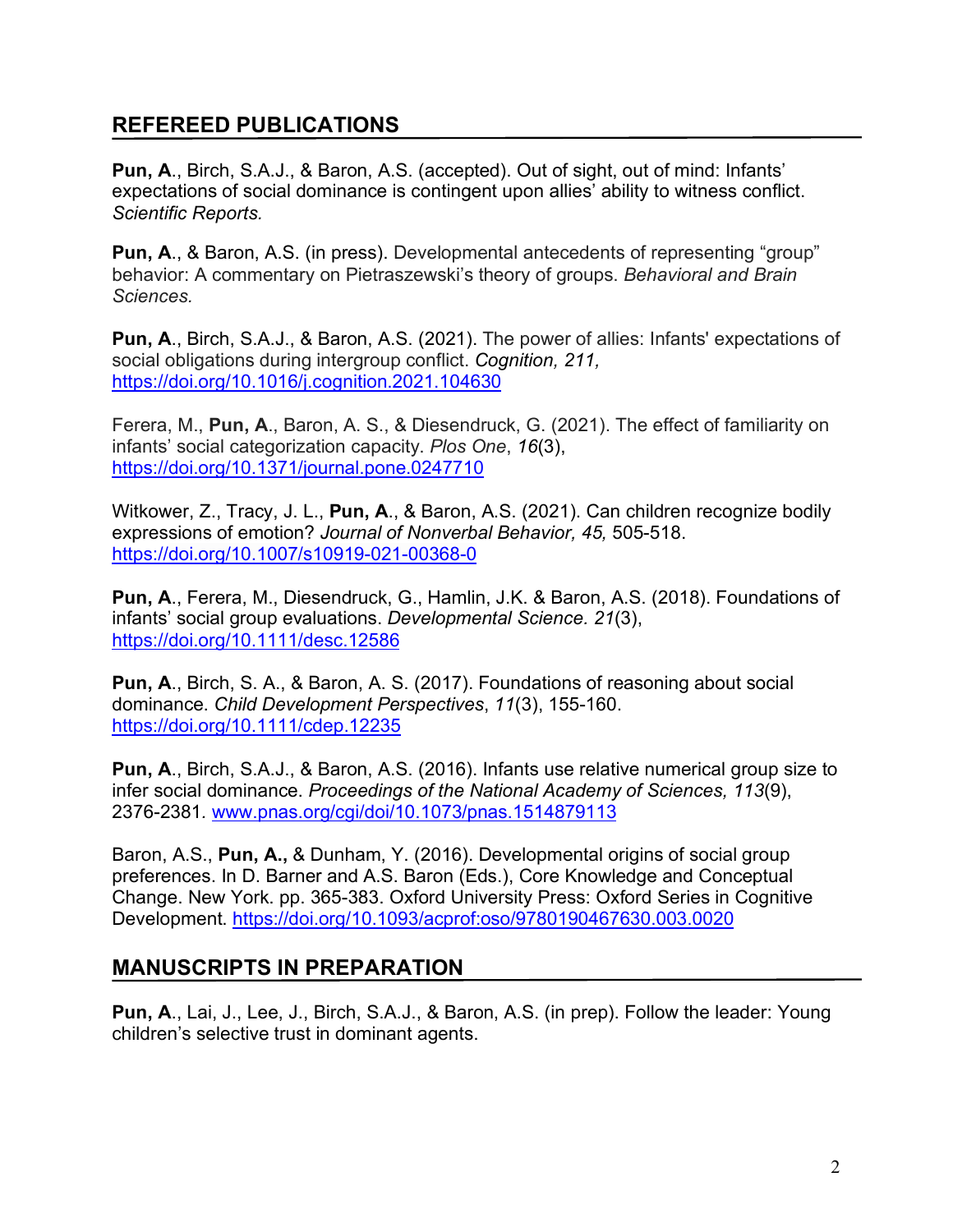Witkower, Z., Hill, A., **Pun, A**., Baron, A.S., Koster, J., & Tracy, J. L. (in prep). Nonverbal displays of prestige and dominance: Evidence for cross-cultural and earlyemerging recognition.

## **PRESENTATIONS**

## **ACADEMIC TALKS**

**Pun, A.,** Birch, S.J., & Baron. A.S. (April, 2021) *The power of allies: Infants' expectations of social obligations during intergroup conflict*. Paper presented at the 47th Meeting of the Society for Philosophy and Psychology. Virtual Conference.

**Pun, A.,** Birch, S.A.J & Baron, A.S. (January, 2019). *Infants expect ingroup members to form a united front during a conflict.* Paper presented at the 9<sup>th</sup> annual Budapest CEU Conference on Cognitive Development. Budapest, Hungary.

**Pun, A.,** Birch, S.A.J & Baron, A.S. (July, 2018). *Infants expect own group members to intervene in a conflict.* Paper presented at the 21<sup>st</sup> Biennial International Conference on Infant Studies. Philadelphia, Pennsylvania.

**Pun, A.**, Birch, S.A.J., Baron, A.S. (February, 2018). *Follow the leader: Young children's selective trust in dominant agents.* Paper presented at the Human Behavior and Evolutionary Society preconference at the 19<sup>th</sup> Annual meeting of the Society of Personality and Social Psychology. Atlanta, Georgia.

**Pun, A.,** Hamlin, K.J. & Baron, A.S. (April, 2017). *Infants' expectations of social group behavior.* Paper presented at the 2017 Biennial Meeting of the Society for Research in Child Development symposium on Inferring Social Traits from Non-behavioral Characteristics in Infancy. Austin, Texas.

**Pun, A**., Lai, J., Birch, S.A.J., & Baron, A.S. (April, 2017). *Young children's selective trust in dominant agents.* Paper presented at the 2017 Biennial Meeting of the Society for Research in Child Development symposium on The Powerful and the Mighty: How Social Dominance Shapes Children's Preferences, Trust and Social Inferences. Austin, Texas.

**Pun, A.,** Hamlin, K.J. & Baron, A.S. (April, 2017). *Infants' expectations of social group behavior.* Paper presented at the 2017 Biennial Meeting of the Society for Research in Child Development symposium Inferring Social Traits from Non-Behavioral Characteristics in Infancy. Austin, Texas.

**Pun, A**., Lai, J., Birch, S.A.J., & Baron, A.S. (April, 2017). *Young children's selective trust in dominant agents*. Paper presented at the 2017 Biennial Meeting of the Society for Research in Child Development symposium The Powerful and the Mighty: How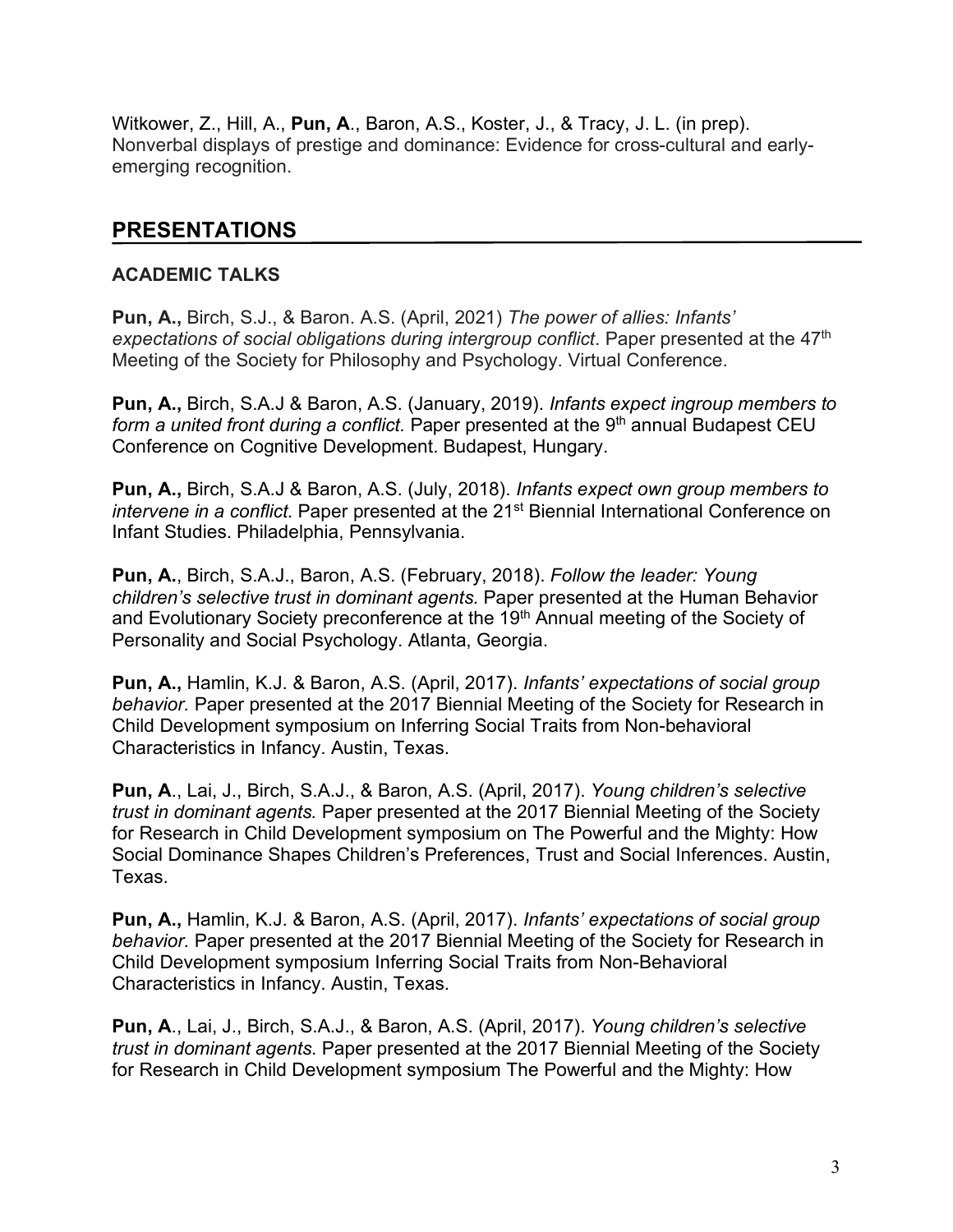Social Dominance Shapes Children's Preferences, Trust and Social Inferences. Austin, Texas.

**Pun, A.,** Hamlin, K.J. & Baron, A.S. (June, 2016). *Infants' behavioral expectations of*  familiar vs. foreign social groups. Paper presented at the 77<sup>th</sup> Canadian Psychological Association Convention symposium The Origins, Development, and Malleability of Intergroup Stereotypes in Infancy and Childhood. Victoria, British Columbia.

**Pun, A.,** Hamlin, K.J. & Baron, A.S. (May, 2016). Who will be nice and who will be mean? Infants' expectations of social group behavior. Paper presented at the 20th Biennial International Conference on Infant Studies symposium The Origins and Development of Ingroup Loyalty. New Orleans, Louisiana.

**Pun, A.,** Birch, S.A.J., & Baron, A.S. (May, 2016). *Infants infer dominance relations from the relative numerical size of competing groups.* Paper presented at the 20th Biennial International Conference on Infant Studies symposium Infants' Understanding of Social Hierarchy. New Orleans, Louisiana.

**Pun, A.,** & Baron, A.S. (August, 2015). *Cues to social dominance in infancy.* Paper presented at the 5<sup>th</sup> annual Pacific Conference for Prejudice and Culture conference. Bellingham, Washington.

**Pun, A.,** & Baron, A.S. (July, 2014). *Infants' social group preferences may reflect positive, but not negative evaluations.* Paper presented at the 19th Biennial International Conference on Infant Studies symposium Are Early Ingroup Preferences Driven by Familiarity, Similarity, or an Expectation of Ingroup-Love? Berlin, Germany.

## **INVITED TALKS**

**Pun, A.,** Birch, S.A.J & Baron, A.S. (January, 2019). *Foundations of intergroup cognition: Insights from the development of social dominance reasoning.* Eötvös Loránd University department of Psychology and Education. Budapest, Hungary.

**Pun, A.,** Birch, S.A.J & Baron, A.S. (October, 2018). *Foundations of social dominance reasoning.* Western Washington University.

**Pun, A.**, Birch, S.A.J., Baron, A.S. (June, 2016). *Cues to social dominance in infancy.* Human Behavior and Evolution Society pre-conference on Cross-Cultural and Developmental Perspectives on the Evolution of Human Behavior & Cognition. Vancouver, BC.

**Pun, A.,** Gonzalez, A.M., & Baron, A.S. (May, 2015). *Introduction to the Living Lab and UBC Psychology.* TELUS World of Science. Vancouver, BC.

**Pun, A.,** Gonzalez, A.M., & Baron, A.S. (January, 2014). *Introduction to the Living Lab and UBC Psychology.* TELUS World of Science. Vancouver, BC.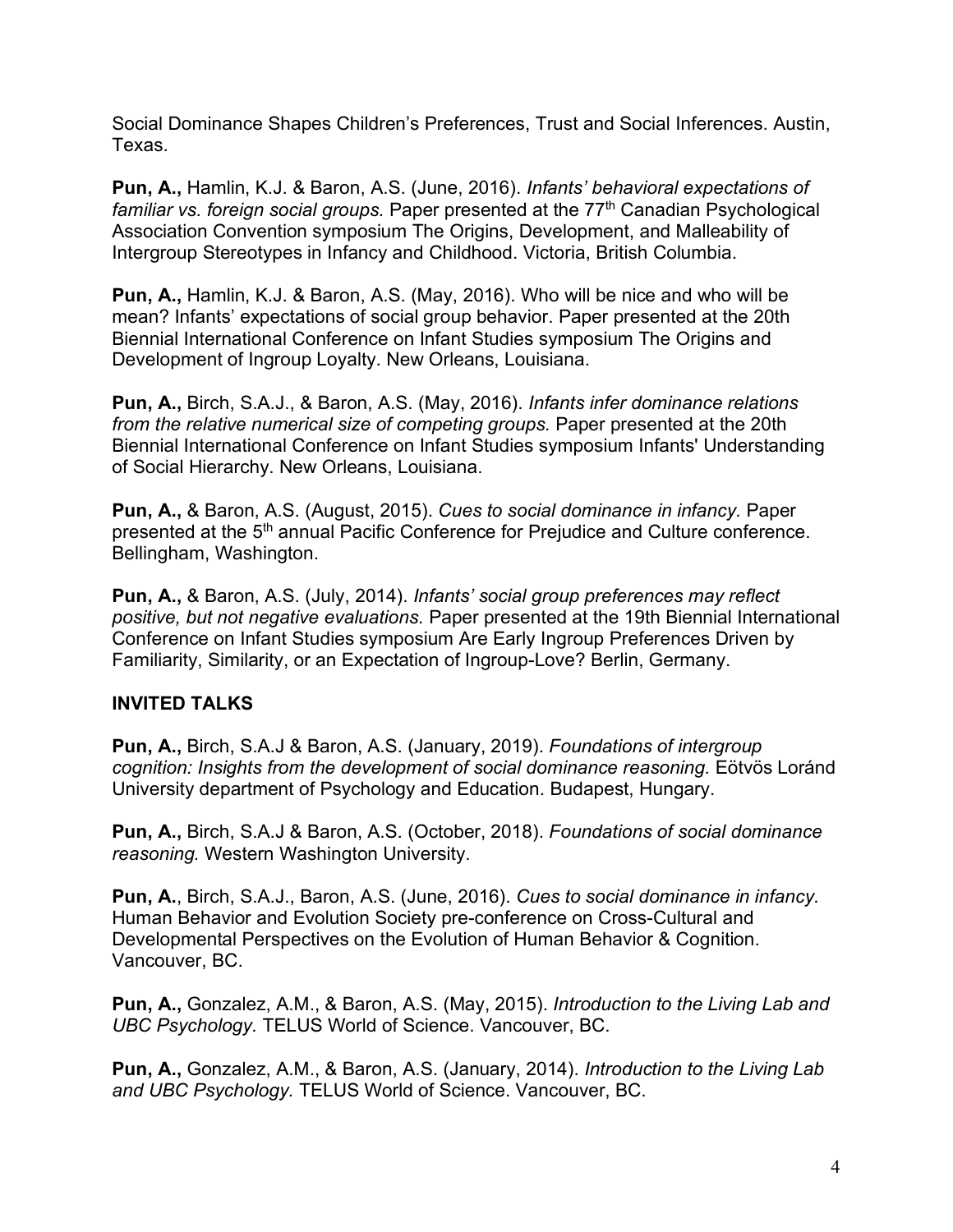## **CONFERENCE POSTERS**

**Pun, A.,** Birch, S.J., & Baron. A.S. (April, 2021) *The power of allies: Infants' expectations of social obligations.* Poster presented at the Meeting of the Society for Research in Child Development. Virtual Conference.

**Pun, A.**, Birch, S.A.J., Baron, A.S. (February, 2018). *Young children infer competence from dominance.* Poster presented at the 19<sup>th</sup> Annual meeting of the Society of Personality and Social Psychology. Atlanta, Georgia.

**Pun, A.,** Birch, S.A.J & Baron, A.S. (October, 2017). *Awareness of a conflict confers a competitive advantage.* Poster presented at the 10<sup>th</sup> Annual Meeting of the Cognitive Developmental Society. Portland, Oregon.

**Pun, A.,** & Baron, A.S. (October, 2015). *Infants' understanding of social dominance*  relations. Poster presented at the 9<sup>th</sup> Annual Meeting of the Cognitive Developmental Society. Columbus, Ohio.

Ferera, M., **Pun, A.,** Baron, A.S., & Diesendruck, G. (March, 2015). *Priorities in infants' formation of social categories.* Poster presented at the Biennial Meeting of the Society for Research in Child Development. Philadelphia, Pennsylvania.

**Pun, A.,** & Baron, A.S. (February, 2014). *Intergroup positivity emerges prior to negativity in infancy.* Poster presented at the 15th Annual Meeting of the Society for Personality and Social Psychology. Austin, Texas.

**Pun, A.,** & Baron, A.S. (April, 2013). *Distinguishing positive and negative intergroup attitudes in infancy.* Poster presented at the Biennial Meeting of the Society for Research in Child Development. Seattle, Washington.

## **TEACHING AND MENTORING**

## **Teaching Fellow**

- **2018-present** Psychology 413: Social and Personality Psychology, University of British Columbia
- **2015 & 2106** Psychology 308: Social Psychology course and seminar, University of British Columbia Winter, 2015, Winter 2016

## **Teaching Assistant**

- **2014-2018** Psychology 315: Childhood and Adolescent Development, University of British Columbia
- **2013 & 2015** Psychology 302: Infancy, University of British Columbia